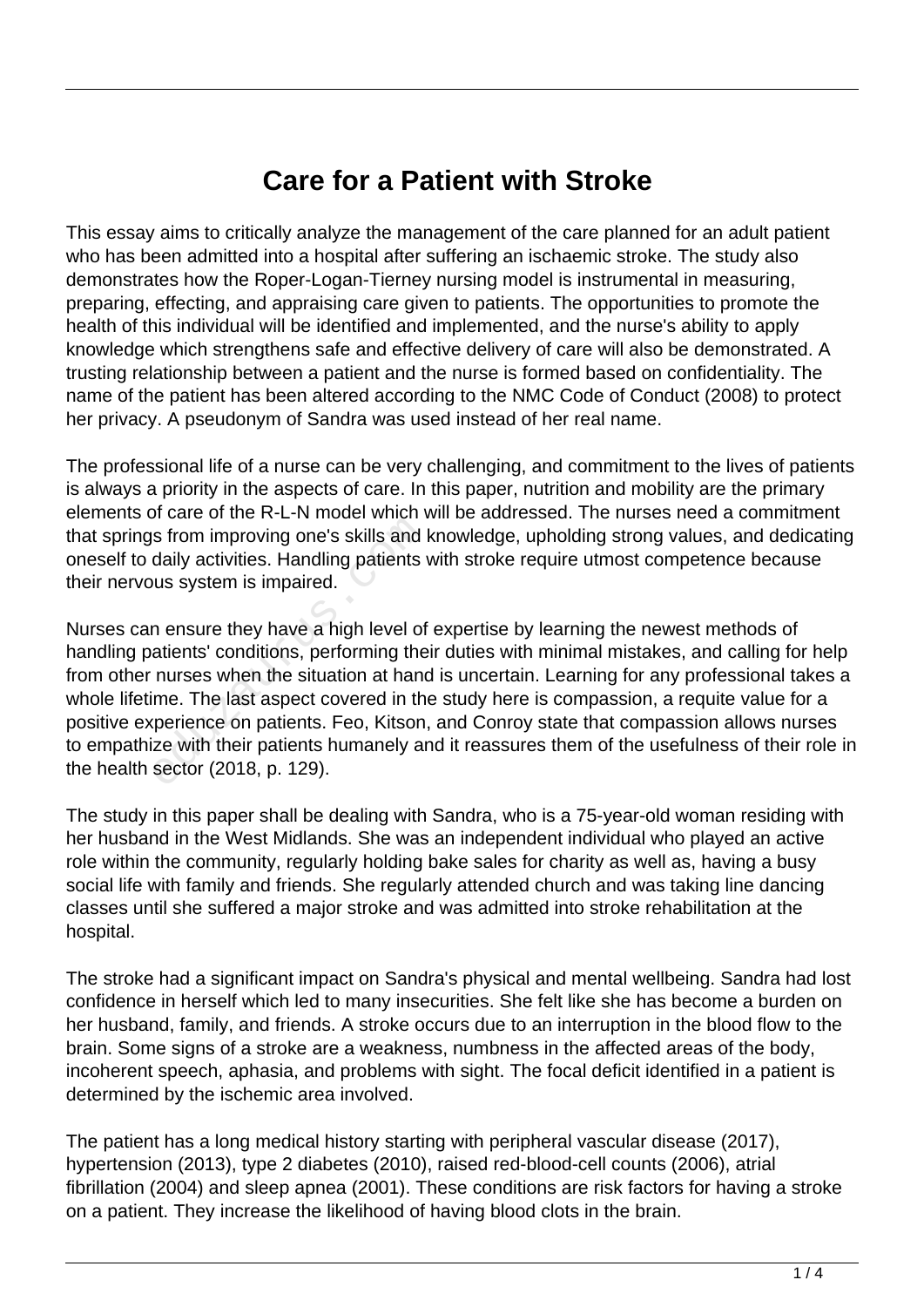Sandra experienced weakness in the body, and she was unable to stand, walk or perform daily correctly without any assistance. Aphasia is another symptom Sandra had experienced, and she had difficulties in swallowing correctly as well as struggling with her speech. The occurrence of these symptoms has had a negative impact not only on Sandra's physical health but also her mental and emotional health. She is unable to carry out tasks and participate in activities which she usually would do, and due to her incoherent speech, she is unable to communicate effectively which has hurt her social life as she finds it difficult to be understood.

The primary goal of stroke management is to restore the original condition of the body thoroughly, but so far, it has not been possible. Sandra was subjected to clot-busting and its removal one hour after she arrived at the hospital. Intravenous recombinant tissue plasminogen activator (IV r-TPA) was used for the thrombolysis process (Berrouschot et al. (2016, p. 1937). The most significant shortcoming of this approach is the brevity of time within which it has to be used for it to be effective (only 4 ½ hours after the stroke).

The Roper-Logan Tierney Nursing Model is based on activities of daily living developed by Nancy Roper, Winfred Logan, and Alison Tierney. The whole process of patient care is assessed to know how the patient's life has changed due to the disease and admission to the hospital facility. The model has biological, sociocultural, psychological, politico-economic and environmental factors which makes it a holistic model (Holland and Jenkins, 2019). They include communication, breathing based on Glasgow coma scale, mobilization, sleeping, maintaining a safe environment, washing, and dressing, working and playing and eating and drinking. The healthcare plan was obtained after a consideration of the factors below. to know how the patient's life has<br>cility. The model has biological, sc<br>ntal factors which makes it a holis<br>ation, breathing based on Glasgov<br>pnment, washing, and dressing, w<br>plan was obtained after a conside<br>ttack of the

After the attack of the stroke, Sandra's home should have clear pathways for swift movement when stroke strikes again, and loose carpets should be removed or secured to increased traction. A portable alarm will be useful to call for help; the washrooms are added with raised toilet seats and a handheld showerhead. A walking aid, e.g., a wheelchair will assist the patient as directed by the stroke survivor's therapist.

Sandra had problems with swallowing after the stroke as expected; she could choke easily at the early stages. The condition is called dysphagia, where the brain cannot activate muscle tissue of the throat to swallow food. The patient was tested at first with a Speech and Language Therapist to watch her taking patterns. Sandra manifested drooling and coughing after eating, showing swallowing trouble. The nurses insisted on making her sit up straight to prevent choking. During the eating seasons, the environment was quiet with no people conversing. Most of the foods given were either pureed, smashed or cut into tiny pieces as per the desire of the patient. Thin liquids like ice cream, milkshakes and Jell-O were shunned in preference for thickened drinks which are safer for swallowing.

Due to her stroke condition, Sandra relies on at least one staff while lying on the bed to make movements. Before getting a referral to a physiotherapist, Sandra depended on three teams to be hoisted from her bed to a chair and back. Currently, she does it with only two staffs accompanied with a zimmer frame. Stroke has impaired her daily living activities severely that she has to rely on other mobility aids couch cane, a gait belt, and a transfer handle to stand up. Sandra needs a lot of equipment that can help her even when visiting a storied building, only that such an arrangement is so costly that she could not afford to consider it.

Sandra's primary language is English; she communicates very effectively without relying on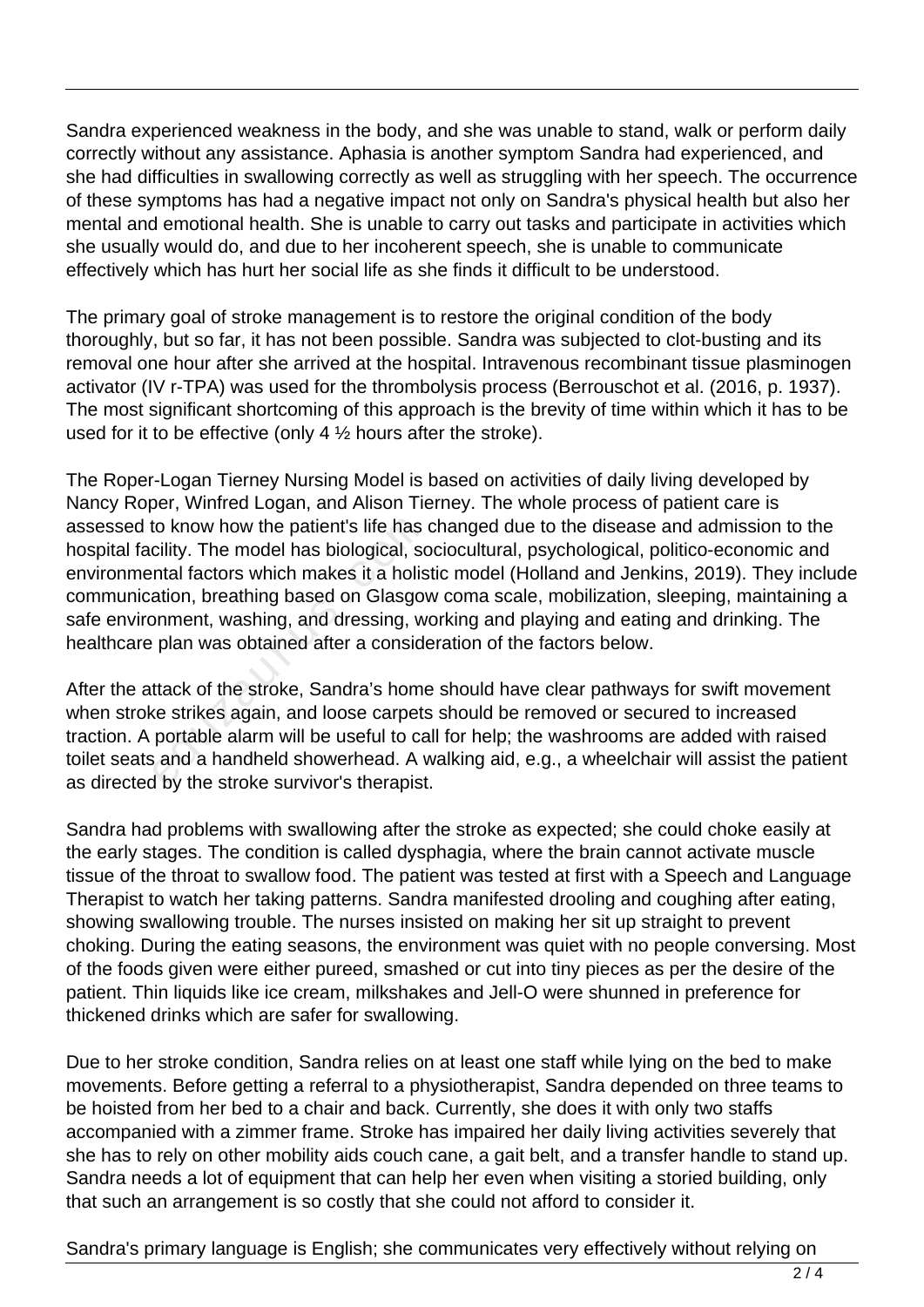others to make her wishes known. She does not use any hearing aids, and her speech is free of any difficulties. The only challenge is her terse conversational patterns in which she could go quiet making it hard for the nurses to understand the pain she could be going through entirely. For a nurse to exercise the care aspect of compassion, communication must be seamless and highly effective.

Oxynorm medication on the patient has decreased respiratory depression, and mobility and chances of developing a chest infection are high. The registered respiratory rate for Sandra is 16 breaths per minute with a 98% saturation of oxygen on air. During the examination process, shortness of breath was observed, neither complaints of painful breathing or signs of distress in respiration.

The limited mobility predisposed Sandra into the poor circulation of blood, but despite her stroke, her temperature was constant at 36.9. During the day, she only used a hospital gown, and at night, a sheet and a blanket were enough; no sweating was observed. Sandra was selfemployed in business and could spend most of her free time with her one grandchild painting or playing the piano. She enjoys playing music, but her health conditions cannot allow her to do it anymore.

Sandra did not sleep properly in the assessment period because of pain from the wound, change of environment and bowel challenges. The nurses were forced to give her two warm glasses of milk to induce sleep at night. Sandra does not have a well prepared, and the combination of diseases she suffers from keeps her fretful about her future. She never ceases from inquiring about her fate and the odds of her health improving. I not sleep properly in the assessm<br>environment and bowel challenge<br>milk to induce sleep at night. San<br>on of diseases she suffers from ke<br>ing about her fate and the odds of<br>valuation is a step carried on patie<br>e care admin

Nursing evaluation is a step carried on patients to check whether their condition is improving and that the care administered was effective. Usually, it is the final step of finding out the degree to which expected outcomes were met. It is very complex and challenging for a nurse to carry out this exercise within the time and resources available. The patient Sandra received due care when she was in the hospital. The nurses were always there to assist her in moving, they fed her properly, and all that was within their powers to do. Evaluation is crucial because it is the root for evidence-based approach practice, a measure of effectiveness (Moule et al. (2017, p. 35).

There is a procedure for conducting the evaluation, and it starts with identifying a clinical area where nurses employ the best practice. Next, an interdisciplinary evaluation group with an appraisal process is established. Under this section of a multidisciplinary approach, the quality factors for consideration will be agreed on and could be the scope and purpose of the study, the number of stakeholders to be involved, the rigor of development, clarity and presentation and applicability. The fourth step is searching and retrieving guidelines and finally assessing them. Depending on the factors agreed by the team performing the exercise, it can take a considerably long time.

Pharmacologists, neurologists, nurses, physiotherapists, and Speech and Language Therapists are the pivotal professions engaged in treating a stroke. The pharmacologist and neurologist's role as primary carers is to diagnose and treat the stroke by prescribing drugs to be used. Nurses are involved in managing the patient the whole duration she is in the hospital. Physiotherapists take patients through calculated physical exercises to improve the nervous coordination and mobility of the entire body. All these disciplines must work together seemly to